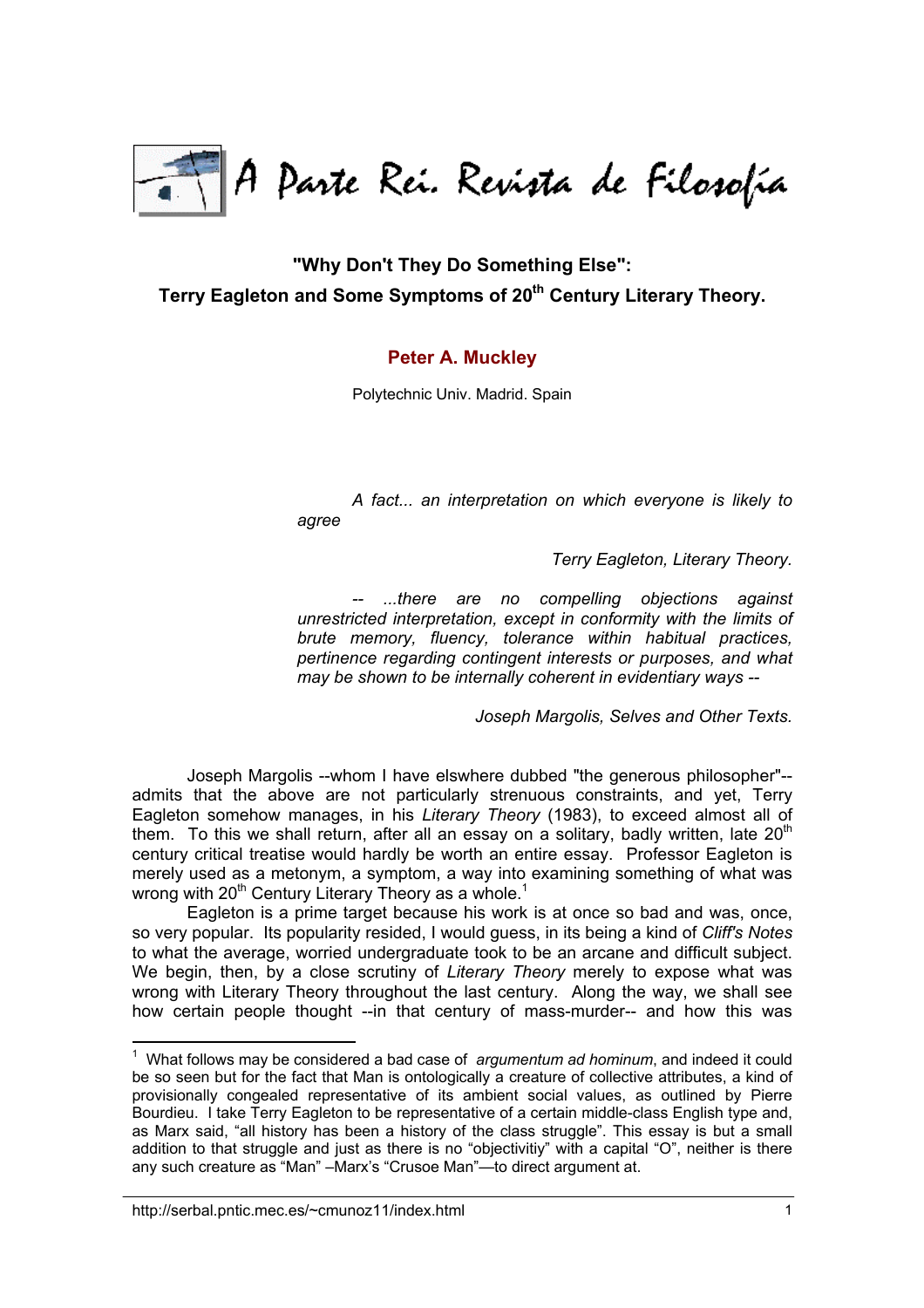reflected in the jittery state of the representatives of the Academy. What was wrong with them and it, in one word, was ahistoricism. Radical historicism renders all theory merely provisional. We shall find that  $20<sup>th</sup>$  century Literary Theory can easily be subdivided into three "-isms": teleologism, essentialism, extensionalism. This bald summary, however, leaves out the subterfuges by which these three demons disguised themselves even from themselves, and, indeed, what exactly the three truly entail, and what exactly they were. To put names to the "-isms", we might cite Marx as a teleologist, Freud as an essentialist, and a whole host of Formalists and New Critics as extensionalists. In short, much of its ahistoricism was due to its obsequious reliance on 19<sup>th</sup> Century Thought, while it overlooked what was novel and worthwhile in its own century. The individuals and groups mentioned, represent these "-isms" only if we read them in a full-blooded fashion --and in full-- and if we take them at their word, there are always abject apologists for any cultural icon. It is not true of them, obviously, if we tinker around to make them, perhaps unwittingly, palatable to modern bourgeois taste, as is the case with certain French Feminists, with Adorno, Sartre, Macherey, Jameson or Eagleton himself, especially insofar as Marx and Freud are concerned. Apart from being ahistorical, Literary Theory was predominantly a Western phenomenon whose leading practitioners were Russians, Frenchmen, Germans and, at a distance, North Americans and Englishmen. From this parochial view, it projected its would-be universalizable criteria.

This paper also includes guides to the solution to the problems raised or avoided by that view; problems which the  $21<sup>st</sup>$  century must take into account. That solution is equally easily summarized. In one word, it is the paying of attention to ontology, and its bearing on epistemology, and viceversa, to paying attention to what was best in  $20<sup>th</sup>$  Century Thought. To put names to this "best", we may cite: Wittgenstein, who showed that language was not autonomous; Heidegger, who developed the preformative nature of the human and its radical historical "nature"; W.V. Quine, who destroyed the dogmas of empiricism and the sythetic/analytic distinction; Gadamer, who gave us "the-fusion-of-horizons" and the idea of "effective historical consciousness"; Foucault, who would, at times, even historize the human body itself. Margolis, for purely propaganda purposes, we treat of as a  $21<sup>st</sup>$  century thinker.

By "ontology", we mean, roughly, "the nature of the beast", irrespective of which particular beast. By "epistemology", we mean, approximately, "what we know or what we think we know --or what we think could possibly be said to be known-- about the beast". Put even more simply, it is the re-thinking of the old problem of the relationship obtaining between Nature and Culture, nature being the "what there is" and culture, the human prejudiced way in which we perforce speculate upon the former. Nature's ontology is an epistemologically dependent posit. We cannot posit the "nature of any beast" except via epistemological means. For instance, Saussure --who was responsible for a great part of the silliness of Literary Theory in the latter half of the last century-- with his "signifier/signified" dichotomy merely reformulated the culture (signifier)/ nature (signified) problem in a new guise, or, the epistemology/ontology problem He simply resurrected the knower/known or mind-dependent/*ding-an-sich* Kantian pseudo-dilemma in other terms. The resurrection of the Kantian phantom, and the reaction against it, quite easily accounts for most Literary Theory, at least from the late 1960s to the end of the century. The first half of the century hardly even recognized Literary Theory as an entity and, where it did, either pursued it in the spirit of an out-moded nomological/positivistic spirit or else treated the literary as a substitute religion or as a Home Guard recruitment system for the nationalist cause. So, let us begin with critique and explication and, only then set everything right for our own century.

In abruptly proclaiming Eagleton's book to be bad, of course, some demonstration or explication of his text is required, for, after all: Wasn't he a famous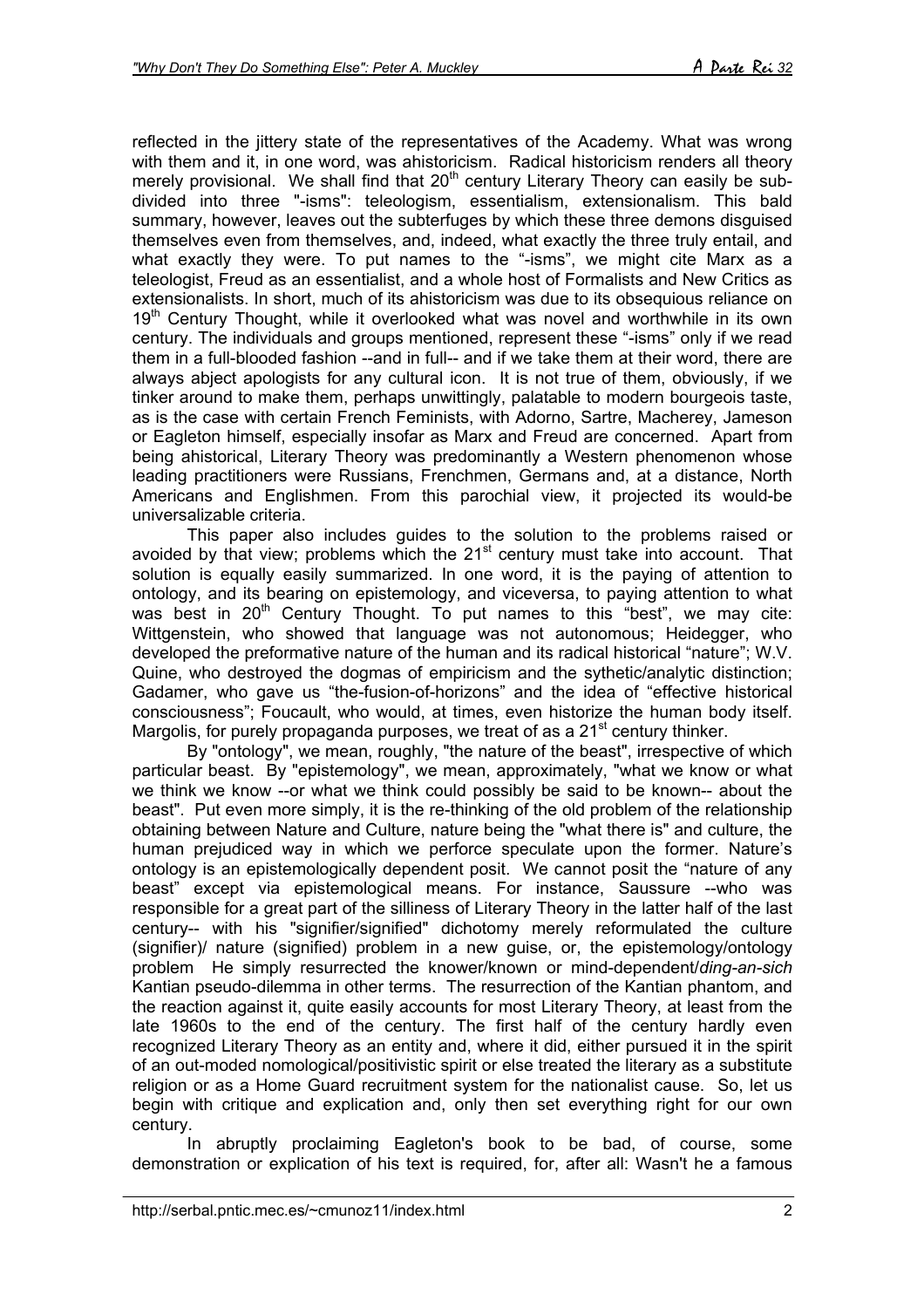literary critic in his own right, at some Oxford College or other? It was Wadham, in fact, the delightful F.E. Smith's *alma mater*. The "emperor's new clothes syndrome", however, the kow-towing before the intellectual wardrobe of "fine minds" was part and parcel of 20<sup>th</sup> Century Literary Theory and the little boy in the crowd  $-\text{ourselves}$ —must not be afraid to shout out that the minds were either shabbily dressed or else naked. There was a pretence that Eagleton's *Literary Theory* was the product of just such a mind, a fine mind. However, could any "good" book contain --any fine mind write- such a ridiculous sentence as:

"... its bristling armoury is bent on the exploration of... what people find gratifying and what they do not" (192)? Can "armoury bristle"? Do cannons come equipped with huge, hairy wigs? "Its... armoury is bent..." sounds like some medieval army of knights had a pretty raucous night at the "ye olde local". Then, there is Eagleton's obsession with "gush about sunsets" (used twice), where the word "gush" is the type of petty sneer the petit bourgeois would use against the aristocracy, thinking it an aristoctratic dilettante expresssion. In fact, "gush" is typically private school or prep. school terminology, if not simply the creature of an overwrought middle-class imagination. Come to that, what is wrong with admiring sunsets as described in books, and explaining to others why they strike you in the solar-plexus? Again, Eagleton holds it to be, *prima facie*, absurd or useless to invoke the length of Tolstoy's beard in a literary discussion. Surely, the length of the Mandarin's nails had an important socio-political, semiotic dimension, and both Bury --with Cleopatra's nose-- and A.J.P. Taylor --with Serbian 1914 railway time-tables-- have shown that great things can indeed from the trivial grow, thus bearing out Margolis' contention –from our opening epigraph-- that the objections to interpretative freedom are much slighter than tight-laced Eagleton fancies.<sup>2</sup>

As for Eagleton's own style, try this for style, from the very pinnacle of Eagletonean rhetoric, the last sentence of the book: "It is not out of the question that the death of literature may help the lion to awaken" (217). Eagleton obviously here attempts to echo Napoleon's verdict on China --generally rendered, "there lies the sleeping Dragon woe betide the world when she awakes". Clumsily, he renders it "awaken". "To awaken" is usually, following the Shorter *OED*, under definition 4 --the only possible one Eagleton could have had in mind-- tied to ideas of sin and expiation, typical of the lower-middle class mentality which, as Gary Taylor, in *Reinventing Shakespeare* (1989: 318-321) clearly shows Eagleton has. Hence this latter's old schoolmarm shudder at Barthes *jouissance* and his absurd claim that all post 1920s English English students were Leavisites.

At Oxford, I only saw Leavis once and I can never remember which was Leavis and which Kingsley Amis, who I also only saw once. I remember neither of them liked the television, for some reason or other. Eagleton's bathetic altering of the dynamic "awakes" to the doleful "awaken", with its one beat too many, however, reminds one of both these old codgers. Further, Eagleton both spoils an inspiriting prophecy, turning it into a drab, middle-class prissy puritanism, while inadvertantly revealing what else was wrong with Literary Theory in the 20<sup>th</sup> Century; it was all the work of the middle classes. So, minor stylistic carping, perhaps, but major ideological disgruntlement. It is also major carping in its implications, as we shall see. For it is only the middle-class which, as a class, strives to offset aristocratic panache by moral fervour **and** which will always

 $2$  On the semiotic nature of human beings and the realism of cultural enitities, the fact that man is a self-interpreting text textually interpreted by others, and that such significative elements are at least as real as physical attributes, see especially Joseph Margolis, *Selves and Other Texts: The Case for Cultural Realism*. University Park: Penn. State UP, 2001. Also see my "Pensamiento Prohibido", *A Parte Rei*, Vol. 24, 2002.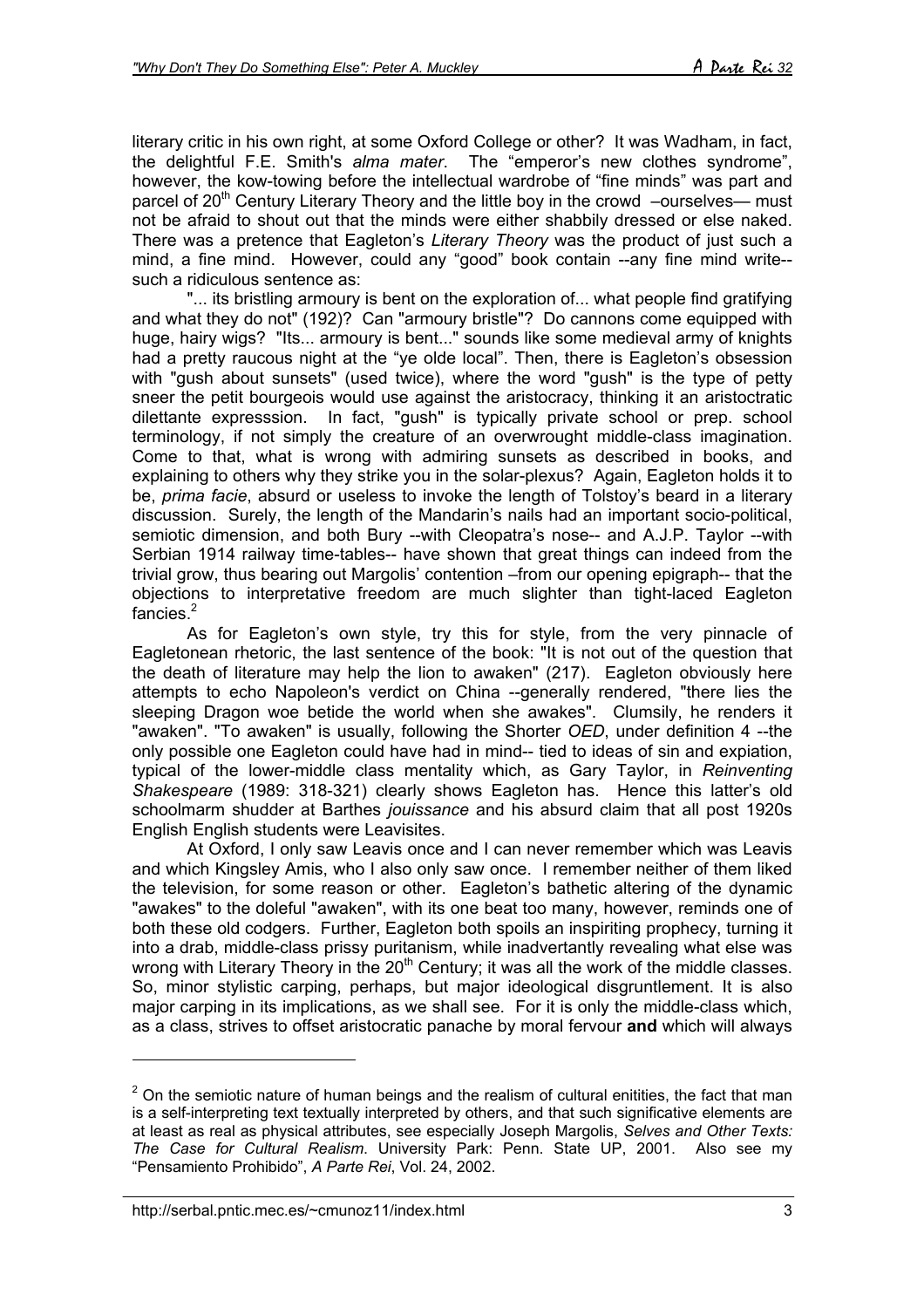support the *status quo* while seemingly attacking it. From its ranks came the Nazis, the Fascists, the Communists who --throughout the  $20<sup>th</sup>$  Century-- sold the working-class down the river whenever they could. Speaking of the middle-class virtues of the Leavisites, for example, Eagleton says: "Englishness" for them "was... country dancing; rural, populist and provincial" (37). Does this not uncomfortably remind us of the "Tomorrow Belongs to Me" sequence in the movie *Cabaret*? Black leather shorts soon to be reworked into black leather jackboots?<sup>3</sup>

On a much more "serious" academic plane, take this example, as proof of how low scholarship fell in the late  $20<sup>th</sup>$  century. "English literature usually includes Lamb (though not Bentham), Macaulay (but not Marx)..." (*LT* 1). Marx wrote in German, so why on earth should he be included in English Literature? If Eagleton is suggesting that we read Marx in translation, the question arises as to which translation. Should we read the Victorian *Capital* by Sam Moore and Ed Aveling, edited by Engels (1867) or the cheap but accessible  $20<sup>th</sup>$  century Pelican version by Ben Fowkes (1976)? The same question would arise concerning reading Homer as English Literature; whose Homer, Chapman's or Alexander Pope's? Ontology; "the nature of the beast". Sam Moore's "thing" is not Fowkes' "thing"; Chapman's is not Pope's. Also, we do not include Marx in English Literature because Marx is German Literature. Eagleton never moves into Translation Theory, though he really ought to, if we should include Marx in English Literature courses. Translation Theory also arises, or should arise, again in one of his examples of "the literary", or otherwise, uses of language.

Taking the word "squiggly" from Knut Hamsun's famous English classic *Hunger* (1890), Eagleton wonders if this is an example of "the literary" and concludes that it is, since it comes in the work of a Nobel prize-winning novelist. But, does "squiggly" appear in Sverre Lyngstad's translation or maybe in Robert Bly's? And what adequation obtains between these and the original, given W.V. Quine's doctrine of the "indeterminacy of translation"? That great Spanish classic *Hambre* (Ediciones Orbis, 1961), by the same versatile author, has the word "garabateado" which sounds relatively normal to a Spanish-speaker. The "literary language" question does not here even arise. What Knut Hamsun, the Norwegian writer, actually wrote is a mystery, I suspect, to many; Norwegian not being the most popular of second languages taught in most English-speaking schools: quite possibly it is a mystery to Eagleton too. The point again is that Eagleton, like so many 20<sup>th</sup> century Literary Theorists, while berating his trade, subtly manages to practise it. Dropping the name of Hamsun shows he is widely read and adheres to the ontology of the discipline; he has the lexicon at his fingertips. This also accounts for Eagleton's seeming obsession with the word "enjambement"; dismissive of it, he parades it to guarantee his salary. The lexicographic dimension of the ontology of the discipline demands it. "Enjambement", following *OED* --which, after all, is not that difficult to get a copy of-- is: "The continuation of a sentence beyond the second line of a couplet" and has been in use in English since 1837. Eagleton certainly knows his prosody, just as he knows that prosody has nothing to do with prose. In short, he has the credentials to write books on the Literary, and he makes quite certain that he parades them. Incidentally,

<sup>3</sup> In his recently published *Memoir*, Eagleton maintains he is from the English-Working Class. The reader unaware of the infinite nuances involved in English class-ridden society should be warned, however, that there are the "deserving" working-class (middle-class aspirants) and the "non-deserving" working class within its ranks, at least. The writer hails from the latter and there will be no end to the class struggle until there is an end to class division. From Eagleton's *Memoir*, I doubt very much that he would even be considered "working-class" at all round my way. On this, see Richard Hogarth's, *The Uses of Literacy* and E.P. Thompson's *The Making of the English Working Class*.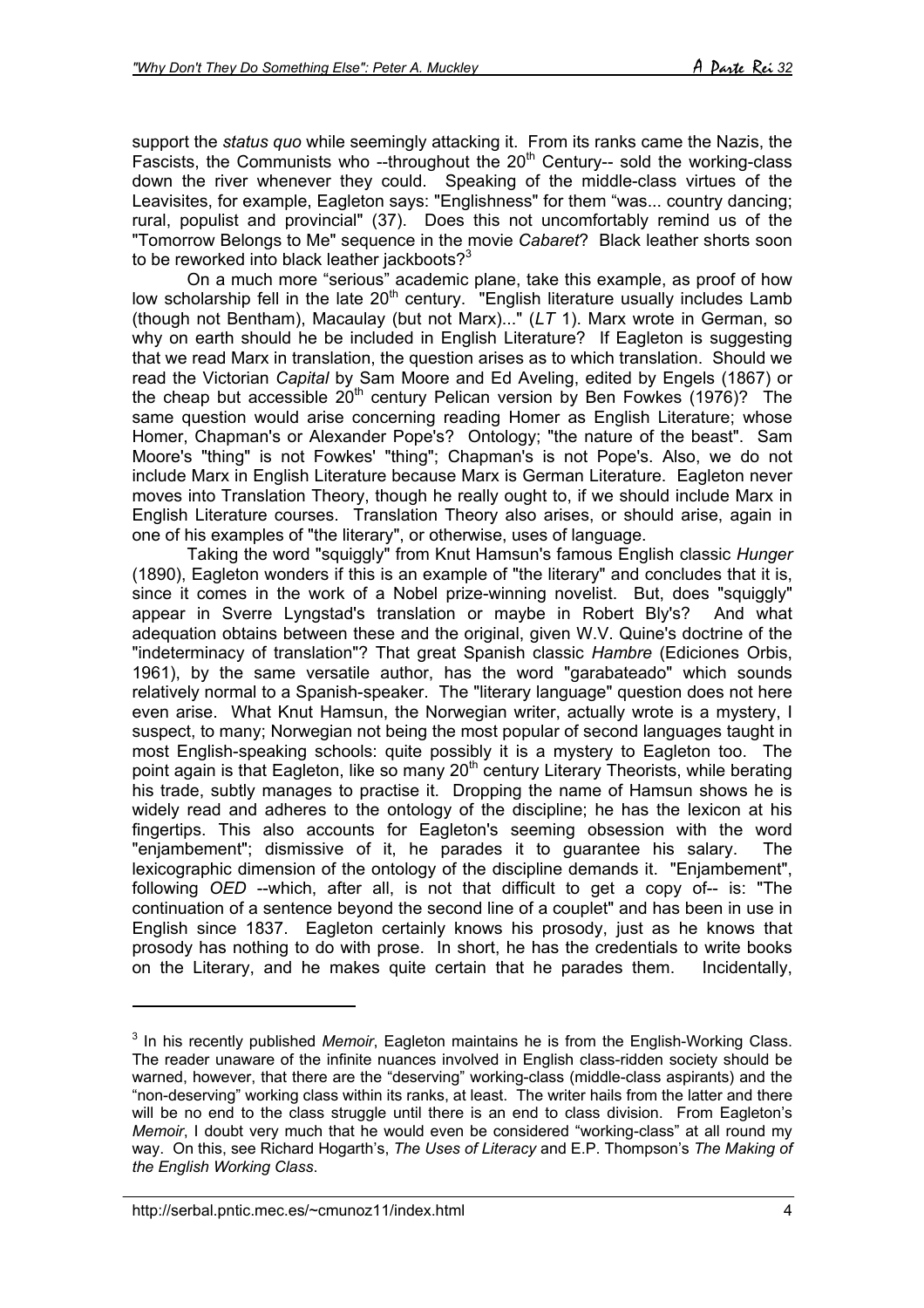"enjambement" at least does come in an English dictionary, whereas to read Marx we should require a German one.

To backtack a little, Marx --that great but criminally ignored English stylist-- or rather what can only be termed "the Marxology" of Terry Eagleton, leads the latter into absurdities well beyond considerations of Translation Theory. Take these Eagletonian "facts" for example. It was Karl Marx who was "troubled by the question of why ancient Greek art retained an 'eternal charm'... " (12). In fact (a favourite phrase of Eagleton's, used over 130 times throughout his text), it was the question which troubled Hegel in his great Lectures on the Philosophy of Fine Art. It seems likely, that Marx lifted his prejudices from Hegel who, in turn, as Wilhelm Worringer, in *Abstraction and Empathy* (1953), clearly demonstrated, systematically underestimated Egyptian Art out of sheer ignorance. So, the question may have worried Marx too, but it might also worry Bill Bloggs from next door, similarly disregardful of the Egyptian stylistic choice –not the Egyptian incapacity-- to produce anything but "symbolic" art. Again, à la Eagleton, Marx once asked: "Who will educate the educators?". Of course (to use the T.S. Eliot phrase which so irritated Flann O'Brien), this is but one rendering of the old Latin tag: "*Quis custodiet ipsos custodes*?" --variously given as: Who will watch the watchers?; Who will guard the guardians?, and a long so on. The Internet Google search engine lists only 8,018 entries --found in 0.18 seconds (10/25/02)-- under the original Latin. However, obviously, Marx came up with the troublesome perplexity most perspicaciously as, in Eagletonland, he did so much else.

Applied to  $20<sup>th</sup>$  Century Literary Theory, this might be dubbed a part of its "slavish school syndrome"; it was a century of Leavisites, Derrideans, Paul DeManians, and so on. Few literary theorists were called upon to think for themselves. So, more than incidentally, the only two Literary Theorists to escape unscathed from Eagleton's low-key, bluff stylistics are Macherey and Jameson, both Marxists and, incidentally, both atrociously unwieldy writers.

What we did, in fact, know of Marx in the  $20<sup>th</sup>$  century, however, was that --apart from his being a frustrated poet like Plato and apart from his never having had to earn a living-- millions were sacrificed in his name throughout it, just as we know that innumerable and nameless innocent "analysands" were incarcerated in Freud's name. That is without mentioning the cocaine addicts Freud helped foment. For Eagleton, however, both Marx and Freud are, somehow, "revolutionary fare", too revolutionary to have entered the sacred precincts of English Literary Academia. Another thing both "thinkers" share in common is the marvellous feat of first inventing, or positing, a hidden entity and then proceeding to investigate it --the dialectic inevitability of history, the Oedipus Complex. Very much late 19<sup>th</sup> century thinkers, together with Nietzsche, they constituted, as Eagleton notes, what has been dubbed "the hermeneutics of suspicion". Curiously enough, that phrase comes from Paul Ricoeur, though Eagleton does not mention that particular "fact". And that for a very good reason. When speaking of Northrop Frye and his Aristotelean-style structuralism, Eagleton seems to believe that it is enough to damn Frye's schemata by pointing out that Frye is a clergyman. He omits to mention that Ricoeur is too, just as he had omitted to mention that it was Ricoeur who coined the phrase that Eagleton likes. Why then is not Ricoeur knuckle-rapped, but rather cited namelessly and with respect? In 20<sup>th</sup> Century Literary Theory terms, "the hermeneutics of suspicion" has that orbicular, oracular flavour which holds the ignorati at bay, keeps them out of the gourmet kitchen, as it were. Also, yes, Paul Ricouer is solidly sold on Freud. In general, Eagleton follows the rule: the better the theorist, the more deserving of his scorn. Though I am not suggesting this is the case with Frye, it certainly is with Barthes, Gadamer and Derrida. Another thing wrong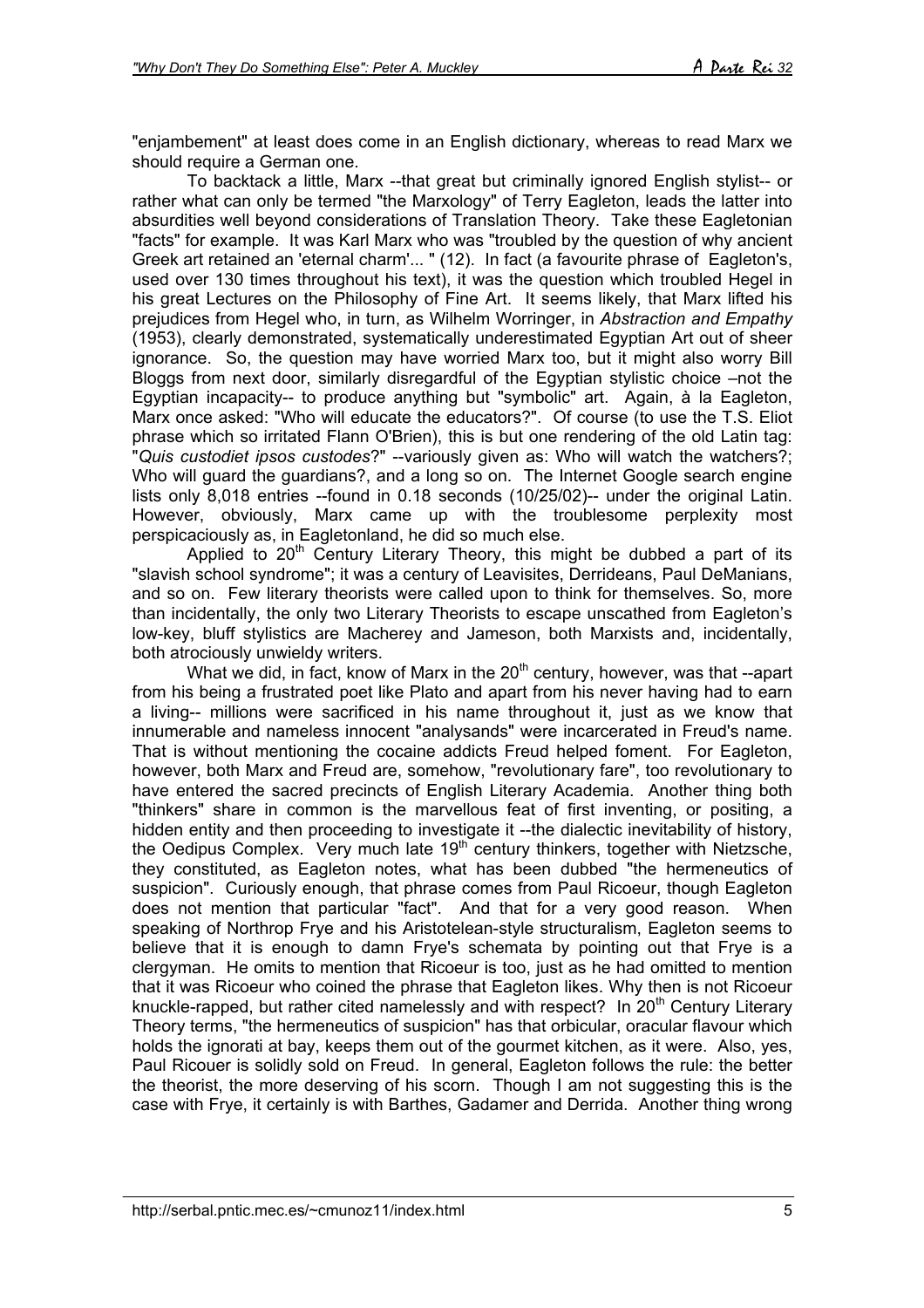with 20<sup>th</sup> Century Literary Theory was this; the petty bickering it inspired amongst shrivelled souls.

Well, Eagleton likes the former unholy trinity --Freud, Marx, Nietzsche-precisely because, in the scheme of each, a hieratic interpreter is essential, someone who escapes the very conditions which Freud, Marx and Nietzsche, each in his own way, posits as a "something" all are subject to without exception, and which distorts everyone's self-deceived, "self-evident" outlook on the world: the Oedipus Complex; "false consciousness"; the Will to Power. Odd thinkers indeed are they who think they can think outside or beyond or beneath the limiting conditions which each sets upon all human thought or behaviour whatever. Still, more of that later. They are part of the dead baggage of  $19<sup>th</sup>$  century thought which helped cripple  $20<sup>th</sup>$  Century Literary Theory, and which we mentioned at the opening of our study. Here, with reference simply to why Frye is condemned and Ricoeur namelessly invoked, we may note that, "in fact", this is part of Eagleton's entire rhetorical strategy; in the words of Dr. Johnson, his book "is both good and original; but the part that is good is not original and the part that is original is not good". One has only to think of the worn analogy between dissecting literature and dissecting the body or of his foolish "dogs must be carried..." example of ambiguity: no William Empson he.

Of course, theorizing about theory has often led to its own dubious share of theories. Eagleton begins his book by quoting Keynes' to the effect that "those economists who disliked theory, or claimed to get along better without it, were simply in the grip of an older theory" (Eagleton, vii). Against the inevitability of theory, as it were, we might set Elizabeth Bruss' fine put-down: "an increase of theoretical activity... arises whenever the function of criticism is itself in doubt" (Bruss 32). It is worthwhile noting here that Bruss easily slips from "theory" to "criticism", a point to be taken up later. Almost all writers on Literary Theory sooner or later blur the distinction between it and criticism, if there is one. Still, back to theory, where there is always Stanley Fish's dry, pragmatic, summary: "... theory is just another name for making your way through life and there's nothing much to say about it or claim for it..." (Fish 229-230). Theory led certain ex-fascists like Paul de Man to hold the world to be one great fiction, on the basis of the fact that we could not know "Das ding-an-sich", the thing in itself, the noumenal world of Kant, so it follows that the world must be made up, invented, though, unaccountably, rarely gifted critics, like De Man himself, had certain insights into the Real, and the Literary was the only form of language which was honest enough to "forever take leave of" the myth of non-mediated linguistic apprehension (that is, the myth of correspondentism, a subsection of extensionalism). Since the world was a fiction, then, the expert in fiction, the literary Führer, should certainly be there to guide us. This tactic is, of course, identical to Freud, Marx and Nietzsche's, mentioned earlier; a human condition posited as hidden but universally obtaining is, somehow, escaped by the sage who invented the condition in the first place. Rum for the rest of us.

 $<sup>4</sup>$  In this context, it is interesting to note that Marx was from a family including a long line of</sup> rabbis whose father converted to Protestantism to keep his job as a wealthy lawyer. Nietzsche's father was a Lutheran Minister and Eagleton was an English Catholic who converted to Marxism. All of them, in short, had something of the Frye/Ricoeur about them. In the case of Eagleton, we might note the connection between Catholic countries and Communist Parties which is well documented. My father was an atheist, farm worker, a landless peasant, in short, and of Irish descent. In passing, the uncanny thing about Nietzsche is that, while he dwells at length on slavish fathers/slavish sons, he never applies this observation to his own case, see especially *Beyond Good and Evil*.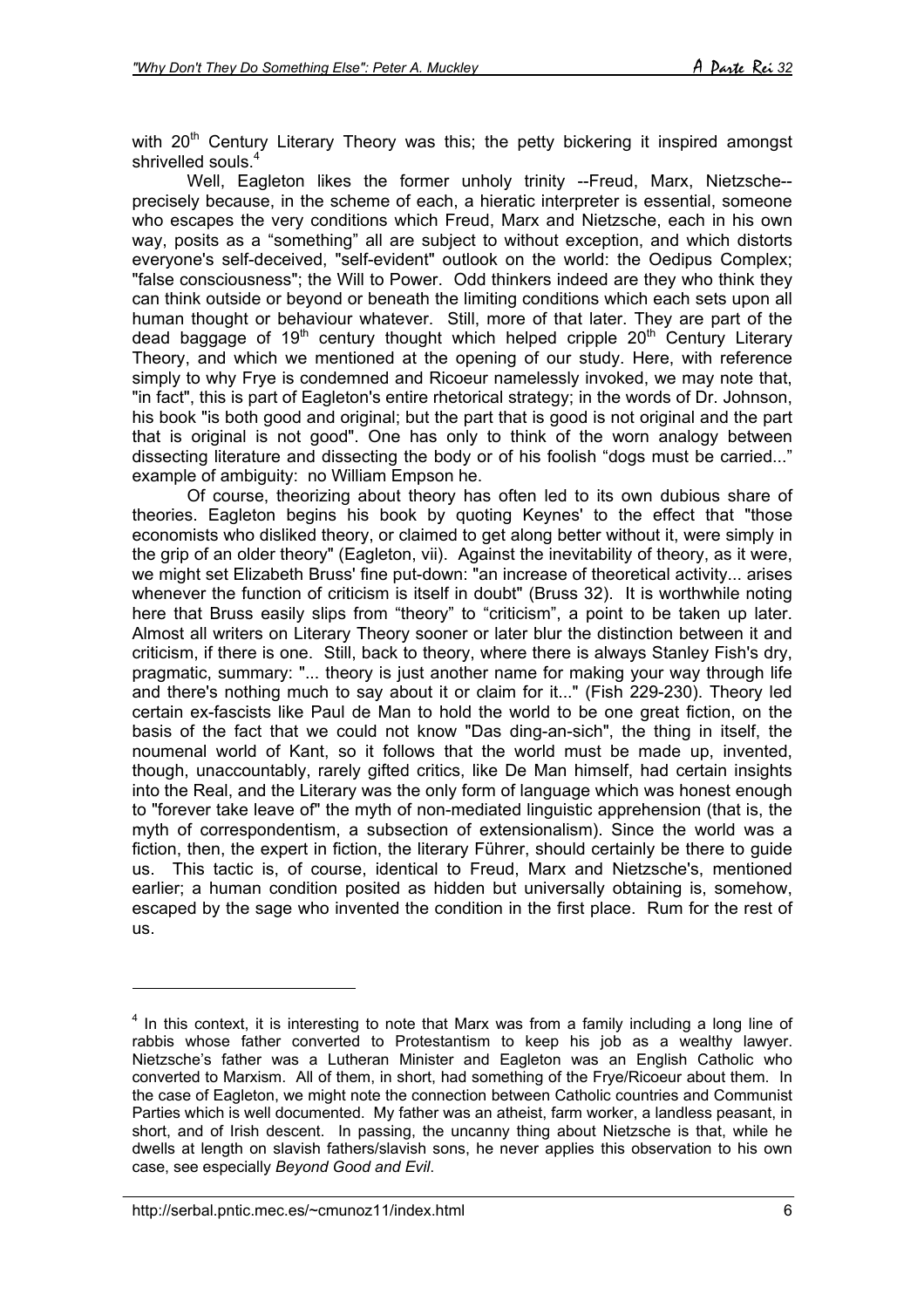Kant, however, had shown --around two hundred years before De Man-- that the world we did think we knew, we knew through "our categories of understanding", via the Mind, and that that was the only world that could be known. Epistemology. In effect, the world we thought/think we know is the Real world. Kant, in effect, then merely posited a noumenal, unknowable world that, in fact, was not even worth talking about. Fictional worlds exist within this Real World. The fictional and the factual are grammatically related by disjunction. What is "real" is not "fictional", what is "fictional" is not "real", but made up. The resurrection of this ghostly 19<sup>th</sup> Century specter, under Nietszche's banner, came to dominate late  $20<sup>th</sup>$  Century Literary Theory and was, mistakenly, taken to imply that the world, "our world" was only made up, was not real. This, in turn, led to the *non sequitur* that reference could be dispensed with. The whole thing was scatty. People do refer to the world and there is a real world, we know that, if we did not, we would not: desperately seek high academic salaries; nor follow tin-pot demagogues; nor indeed would we --lesser mortals with lower incomes-- even be able to buy any food. As Wittgenstein put it: "What we cannot speak about we must pass over in silence" (*Tractatus* 74). It is the noumenal that is a fiction, and one "we must pass over in silence". The simple point to make is that while *we* posit that the physical world is ontologically prior to human existence, that posit is itself epistemologically dependent upon human existence, which is logically prior to the ontology of the world. At any rate, obviously, Humans can refer to anything they want to. They are so frighfully clever. They can also "baptize badgers" if they want to, though Eagleton says, unaccountably, that they cannot. On Saint Anthony's Day (17<sup>th</sup> Jan.), in Spain, for example, hundreds of old ladies take their pets to be blessed --and if blessed, why not baptized? Well, it is accountably, really; it shows Eagleton is "one of the lads" using old time folksy sayings.

The attempt to remind people that perhaps they are not "so frightfully clever" is what Derrida's *différance* and deconstructions were primarily invoked for. Derrida's is a technique to undercut any in-place interpretive hegemony. Each of us approaches the world with preconceived but ephemeral categorizations, the pre-text for our own textualizing of phenomena. The irony is that De Man took Derrida's "il n'y a pas de hors-texte" and converted it into "il n'y a (rien en) dehors (de) texte" (see *Interpretation* 172) and that the immense majority of American middle-class theorists sheepishly sequented him over the senseless Yalean cliffs.<sup>5</sup>

The  $20<sup>th</sup>$  century abounded in literary and language theories of all kinds reaching the apogee of absurdity, perhaps, in Noam Chomsky's amazement at the fact that little babies could parse sentences and distinguish between the jussive, say, and the preterite indefinite. The simple point to make, insofar as this type of theory is concerned, is that a skill can be practised without any ability on the part of the practitioner to characterize that skill. Just because you can ride a bike does not imply that you need be an expert in aero-dynamics. The elementary mistake infecting Chomsky's view is similar to that committed by the Hegelians --including Marx-- who do not see that their teleologies are a retrospective mapping onto **the past** of their own **future present**. The unfolding of the *Weltgeist* only ever gets as far as their own, limited, historical horizon. Prussia is the true end of History because Hegel lived in Prussia and was impressed by the fall of Napoleon. Chomsky sees a hotchpot of sophisticated grammar in the poor baby's brain because he himself is loaded with all this top-heavy apparatus, and he is a grammarian and wants grammar to be all

<sup>5</sup> Marxists and Freudians fill the halls of American Acedemia, noted for its risqué avanteguardism. Linda Hutcheon is a typical example of a Literary Theoretician who finds it impossible to tell Fiction from Non-fiction and who thinks reference can be abandoned.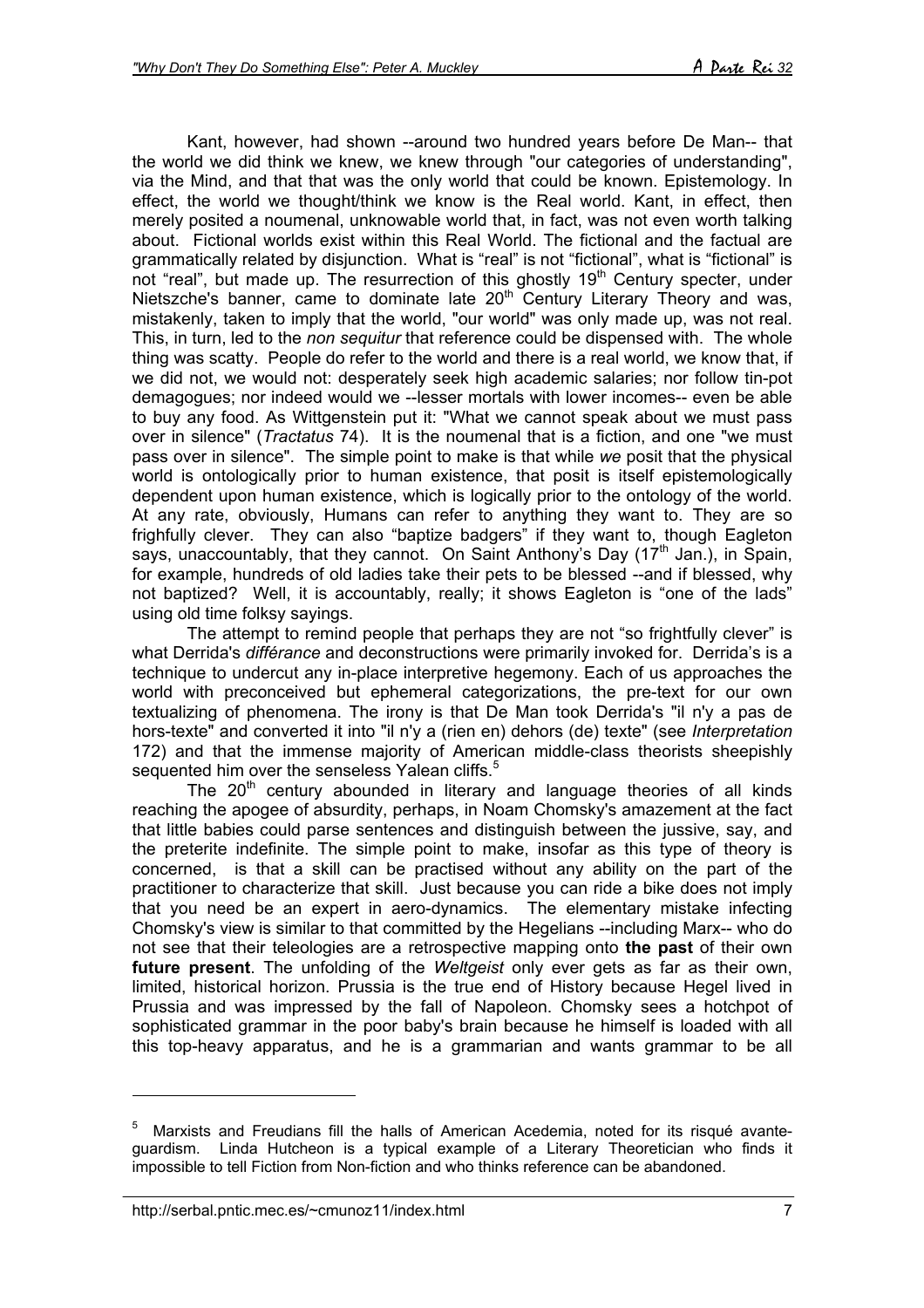important for, otherwise, "why doesn't he do something else"? The Nietzschean Institutional Will to Power.<sup>6</sup>

Keynes views the practice of other economists in terms of his own vantage, and only then retrogressively maps out a prior "episteme" within which he judges their practice. Indeed, theory is a kind of practice just as practice can be made to yield a theory. In short, like Bellamy, we are always "looking backwards" and taking our own inventions for the inventions of God, or projecting them forwards and attributing them to the unfolding of some predetermined providence or inevitable dialectic. Eagleton endorses Keynes´verdict, or so it seems. Later, he will renege and rage against Literary Theory altogether. However, just considering Eagleton at this point in his book, it is interesting to note that Keynes was an economist and that Marx, Eagleton's hero, really put economic theory on the map of human consciousness (to paraphrase the subtitle of R.G. Collingwood's early work) and that Keynes was also a close friend of Bertrand Russell, perhaps the greatest extensionalist in  $20<sup>th</sup>$  century philosophy. Thus, at the opening of Eagleton's account, we find, though absent, Marx the teleologist and Russell the extentionalist. Later in the book, *Literary Theory*, we shall find praised Sigmund Freud, the essentialist *par excellence*. Freud invented some wild story - based on an old Greek play-- in which there were three, and only three (why not 11, as in a football team?) components to the human psyche --which, since he presumably had one, he could not know-- and that these were invariant and unchanging. That is what we usually mean by essentialist. That is, there is an unchanging component in human life, infecting all societies, at all times, under all circumstances. This ahistorical outlook is incompatible with Marxism, of course, but that does not stop the redoubtable Terry. In fact, any essentializing universalism is totally irreconcilable with historicism, as should be obvious to even Chomskian super-babies. Still, read correctly, the very first page of Eagleton's book --its margins and absences as well as its emphases- encapsulates what was wrong with Literary Theory and makes the rest of his text redundant. What was wrong with it was that it was dominated by 19<sup>th</sup> Century thinking, by the likes of Marx and Freud and Nietzsche. This is not to say that nothing can be salvaged of Nietzsche and Marx, as we shall see later, though, anything useful from the detritus of Freud is much less recyclable from the dustbin of history (to up-date a handy Engelean metaphor). A case could, perhaps, be made out for his advocacy of cocaine, but Bush and the DEA wouldn't like it. However, the whole Freudian "just-so story" which rested on the ubiquity of the Oedipus Complex and subconscious incestuous urges was empirically exploded when it was discovered over and over again that physical propinquity with no restraint or sanctions in early childhood led to physical aversion at the age of sexual maturity, just as Edward Westermarck, back in the day, suggested it would. Westermarck, of course, fell victim to the calumnies of the "Viennese Witchdoctor" (to use a handy Nabokovian designation for Freud).<sup>7</sup>

<sup>6</sup> By far the wittiest put-down of Chomsky is Ian Robinson's *The New Grammarian's Funeral*, London: Cambridge UP, 1975. Chomsky's is but another new form of Platonism, similar to Wolterstorff's theory of art, except that, for Chomsky, the Forms are biological.

Throughout Eagleton's Literary Theory, there is the unacknowledged privileging of "factory workers", apart from there being, post-Thatcher, very few factoriies left, Eagleton's tactic reminds one of what Eldridge Cleaver said about those white middle-class advocates of Soul Food. Cleaver points out that "soul food" eaters would much prefer sirloin, but they cannot afford it, similarly most factory-workers would surely prefer to be sipping sherry at six in their Oxfrod rooms to sweating on the factory floor.

 $7$  By now the literature empirically discrediting the Freudian "id-ego-superego" structure, the Oedipus Complex and the other hocus-pocus –but more especially, Freud's high bourgeois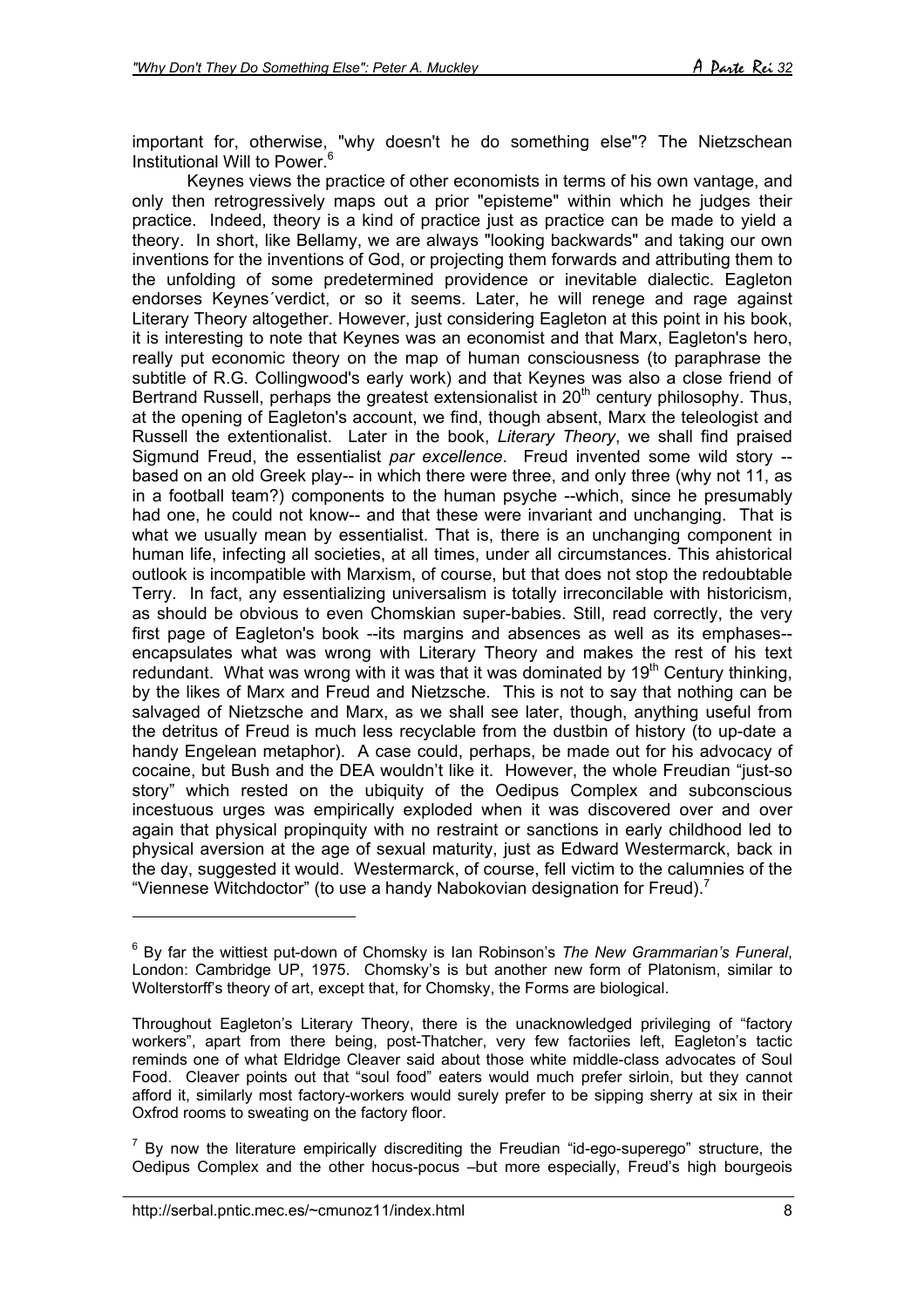In some "subconscious" way, Eagleton must have realized his book was not worth the writing for --in the text of five chapters, a Preface, an Introduction, and a conclusion-- only three deal with what might be considered "true literary theory" while the others treat of things like: the history of teaching English Literature --mainly lifted from Chris Baldick's book, *The Social Mission of English Criticism 1848-1932*; the subtleties of psychoanalysis, long since empirically demonstrated to be completely untenable; a bit of literary criticism; and a call to give it all up (Literary Theory, that is) and do something else. I suppose it must be grudgingly admitted that his summaries of the various "movements" or "schools" is adequate and would serve in an emergency should one have to sit some Literary Theory examination, which makes it, after all, of some use. That is, it serves its Cliff's Notes function.

It own theory of theory is, however, curious since the book begins by advocating it and ends by advocating its overthrow. Self-contradiction, however, is one key-note of the Eagleton style. So, at times, human life and natural languages form a structure, at others, they are held to be unstructured and unstructurable. On pages 108-109, Eagleton pontificates:

*Structuralism is a modern inheritor of this belief that reality, and our experience of it, are discontinuous with each other... Like Freud, it exposes the shocking truth that even our most intimate experience is the effect of a structure. (Italics added).*

while on page 112 , our heresiarch proclaims:

The 'materiality' of the text itself... was in danger of being abolished: the 'surface' of a piece of writing was little more than the reflection of its concealed depths. What Lenin once called 'the *reality* of appearances' was at risk of being overlooked. (Italics added)

Eagleton pits truth against reality, bandies terms about and contradicts himself. Is his "truth" alethically meant, heuristically meant? He does not say. He does, nevertheless, make the inane remark: "It was not entirely clear how one knew there was no system as a whole" (143), when the short answer is surely only god could know

1 parochialism-- is quite extensive. Key works to consult are Robin Fox's *The Red Lamp of Incest* (1980) and Arthur P. Wolf's various studies of Taiwanese and Southern Chinese marriage customs. Almost all the experts cite Kibbutz studies and the Taiwanese "forced marriages". They also, contra Freud, emphasize the "primitives" rather expert knowledge of genetransmisssion. The empirical evidence is overwhelmingly in favour of Westermark's reasonable thesis which may simply be rendered thus: "No-one will show any sexual interest towards those whom one has known intimately in infancy". This makes good evolutionary sense and good economic sense. Freud makes a hash (or a cocaine?) of both, confusing sex and marriage, and Upper-class 19<sup>th</sup> century Vienna with eternity. Lacan is even worse, of course.

On the inability of Freudian-inspired critics to even read the simplest of tales, see my "The Radicalness of These Differences: Rereading the 'Purloined Letter'", *The University of Mississippi Studies in English*, New Series, Vol. 8, 1990.

Eagleton conveniently overlooks the fact that the immense majority of "liberal" middle-class American Literary Theoreticians are either Marxists or Freudians. We must take it, I suppose, that the US is more radical than dull old England; Uncle Joes Stalin and MacCarthy, Aunties Karl and Sig.-- reign in the Academies over there, such "revolutionary ideas", according to Eagleton, stop at Calais, the Nazi invasion did too (The Channel Isles always excepted).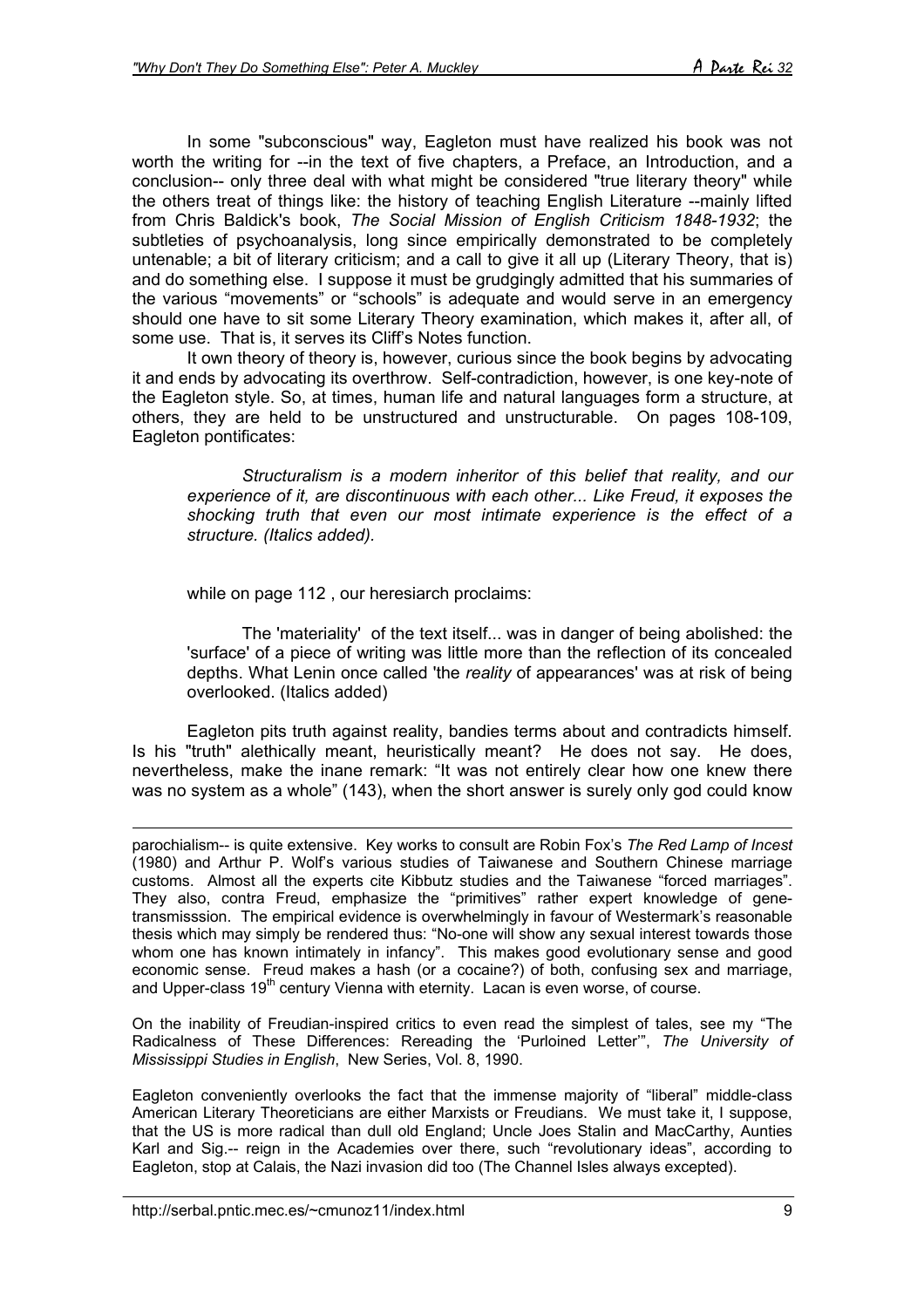that there was a system as a whole. Indeed, Eagleton's question is very reminiscent of the Christians': "How can you know there is no God?" Does his "reality of appearances" (or Lenin's) not *ipso facto* call into question the "truth" that our experience is "the effect of a structure"? Incidentally, what is here attributed to Lenin (of course) could equally well be attributed to Thomas Aquinas' "we must begin from what is most familiar"; another case of Eagletonean Marxology, like the "*quis custodiet* ipsos custodes", already noted.<sup>8</sup>

As far as "structures" go, probably the safest thing to say about them is that if they were known to exist they could only be known to exist by creatures or Gods beyond the structure itself who could see the structures "clearly and see them whole", also it would be interesting for anyone of a structuralist bent to succinctly outline for us the structure of something like the French Revolution, of which Nietzsche spoke when inveighing against "the text (which) disappeared beneath the interpretation" (*Beyond* 49). From a more complex, philosophical angle, what would follow if structuralism of any kind did really obtain would include at least the following:

*"...the slightest change in a would-be structuralist system logically entails altering that entire interrelated system.*

*Hence, (1) there can be no meaningful approximation to the putatively totalized system fitting any domain; (2) no inquirer lacking a grasp of the totalized system can understand any putative part of it; and (3) no pair of inquirers lacking a common system can understand one another at all".*

(*Texts* 176)

As with structuralism --which is both true (Eagleton) and absolutely unlikely (anyone who thinks about it)-- so it goes with Science, with a big "S". Marx always insisted that his socialism was "scientific" so Eagleton is bound to be a little edgy when dealing with the standing of science. He is unsure whether to make it the be-all-andend-all of human aspirations or just another academic discipline keeping the capitalist machine chugging away. He would hardly dare cross swords with the likes of Nancy Cartwright (*How the Laws of Physics Lie*) or Bas Van Fraasen (*The Scientific Image*), let alone Paul Feyerabend and his *Against Method* --for whom the epistemological and ontological standing of scientific entities, theories and practices is not too hot-- simply because they are scientists and philosophers and know more than he does, so, throughout his text, we find a lot of niffty, side-stepping as he does the intellectual softshoe shuffle. One thing he never does is to ask scientists: "why don't they do something else?" So, science is "in" on pages 106, 108 and the whole Freudian section, it is "out" on pages 45, 122 and 136. Science is implicitly "good" when Eagleton begins his Preface with "the young Russian Formalist Viktor Shklovsky" and 1917. He is implicitly saying that *real* Literary Theory began then, that is, when criticism took a pseudo-scientific turn. Eagleton's pretence cannot last for long, however, and Shklovsky is only mentioned again (three times), briefly, throughout the book, just as "Literary Theory" soon lapses, in *Literary Theory*, into "Literary Criticism". Literary Criticism is tricky to deal with because it would seem to be coextensive with the

<sup>&</sup>lt;sup>8</sup> It seems redundant to have to remind anyone of Wittgenstein's comments on rule following or on the only rule which does not measure a metre being the metre measure in Paris, but amnesia is rife, apparently. We follow rules but there are no rules to follow, we measure with the metre so the metre cannot measure a metre. The same thing goes for structures. Incidentally, "quis custodiet ipsos custodes" finally made it on the tele. Rupert Rhys-Davis used it in the series "The Untouchables" not long ago. One wonders if Marx was the producer of the series.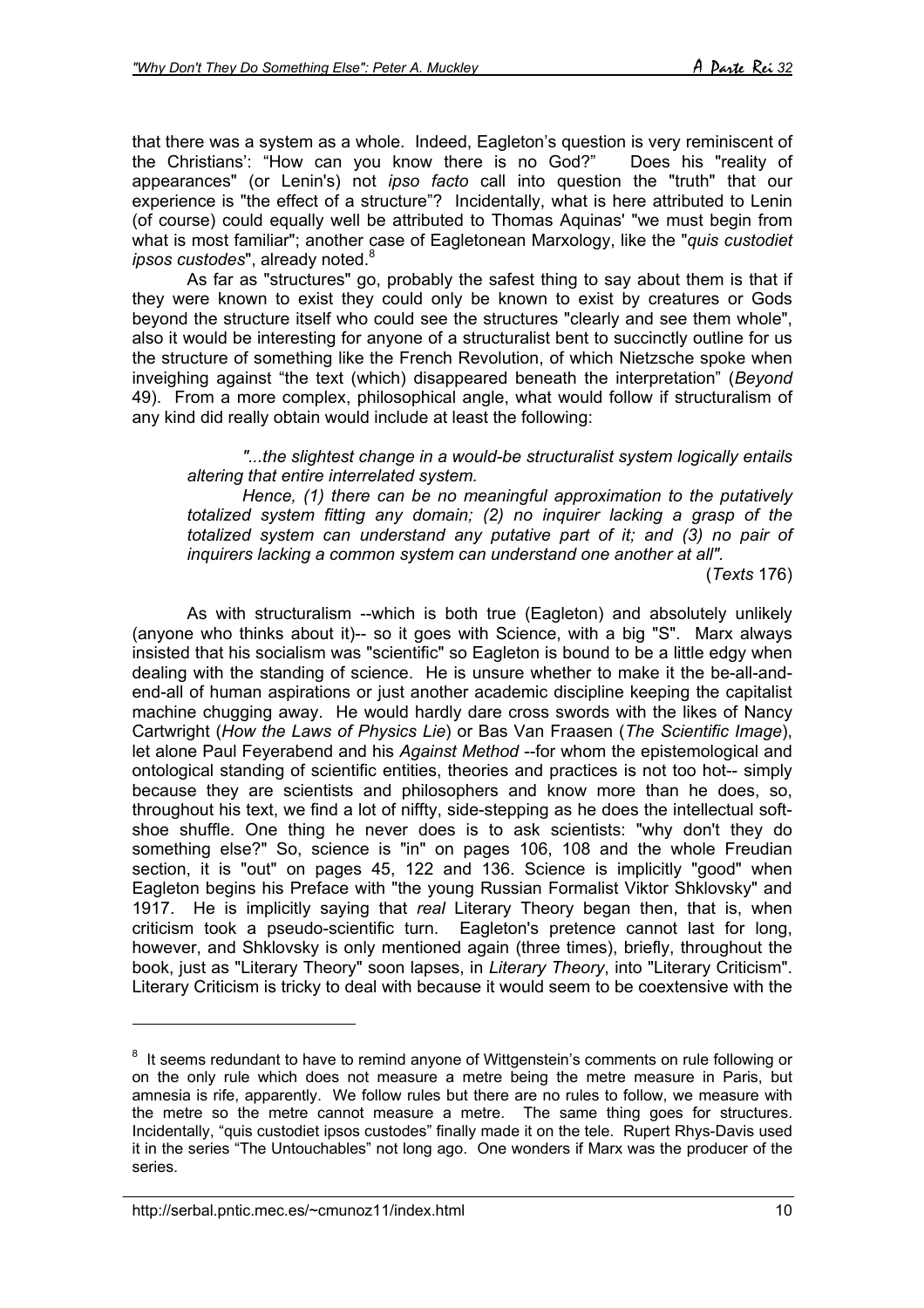beginnings of literature itself. Thus, Aristophanes practises it on Euripides and, it has been suggested, the lost Homeric Comic Epic practised it on the "serious" Homeric poems. Without the scientific touch, obviously, Eagleton would have had no book to write. This science "in" / science "out" insecurity is manifested in one of the most curious analogies ever penned. We read: "Thinkers who have argued that the apparent meaning is not necessarily the real one have usually been met with scorn. Copernicus was followed by Marx..."(108). What, one might ask, has Copernicus to do with Marx, and what did Copernicus ever say about "apparent meanings"? Copernicus never even speaks of meanings in any of his scientific works, at least there is no entry for "meanings" given in the Copernican Compendium.. So, the answer to both questions posed above is: "nothing". Linking Marx (and, even worse, Freud) with Copernicus is simply a yoking together of the nothing-to-do-with-one-another to shed the kudos of science over the myth-making of the latter two "thinkers". Further, the conclusion here drawn directly contradicts Lenin's praise of the "apparent". The science question, nevertheless, is but a minor part of the general fuzziness and self-contradiction of Eagleton's outlook as a whole, and that alone concerns us here, since the reader should be alerted as to why the book is so bad and why there was so much "badness" simply germane to most 20<sup>th</sup> Century Literary Theory. It had ontological angst.<sup>9</sup>

On Science, it will suffice us here to quote Feyerabend, without endorsing his own proposed antidote, simply to show that science is just another thing some people do:

*... today science prevails not because of its comparative merits, but because the show has been rigged in its favor... the lesson to be learned is that non-scientific ideologies, practices, theories, traditions can become powerful rivals and can reveal major shortcomings of science if only they are given a fair chance to compete. It is the task of the institutions of a free society to give them such a fair chance. The excellence of science, however, can be asserted only after numerous comparisons with alternative points of view. (Feyerabend 102-103)*

The "scientific approach" is what Eagleton attempts to smuggle in via mentioning Shklovsky and by the pretence of separating Literary Theory from Literary Criticism, while his own "scientific method" seems to consist entirely of quite blatantly paraphrasing (one almost says plagiarizing) Roland Barthes and Jacques Derrida in his opening peroration, without acknowledgement, while nit-picking at their achievements in the body of his text where these thinkers are specifically treated of. The same tack is taken with Gadamer, whom Eagleton would shallowly equate with T.S. Eliot. Thus, Eagleton will "place" certain terms "under an invisible crossing-out mark, to indicate that these terms will not really do..." (11). Very daring of him. That is, ten years after the event, he clumsily anglicizes Derrida's *sous rature*, and says, in effect, "what a good boy am I". Page 74, beginning with "Literary texts do not..." and ending with "...the author" is pure Barthes, yet, later, Barthes raises Eagleton's lower middle-class wrath with his *jouissance* and actual enjoyment of literature, while the greater part of humanity starve. Still, later, this self-same Oxford Don, Professor Eagleton, somewhat

<sup>&</sup>lt;sup>9</sup> For reasons of economy, I take the Unity-of-Science Movement, Carnap, Hempel and the rest of the reductionists to be subsumable under the blanket term "extentionalist"; the attempt to make all forms of knowledge confrom to extentional methods of measurement, be they derived from physics, biology, mathematics or what-not. Cultural Realsim denies this is possible and holds that the intentional and intensional are REAL.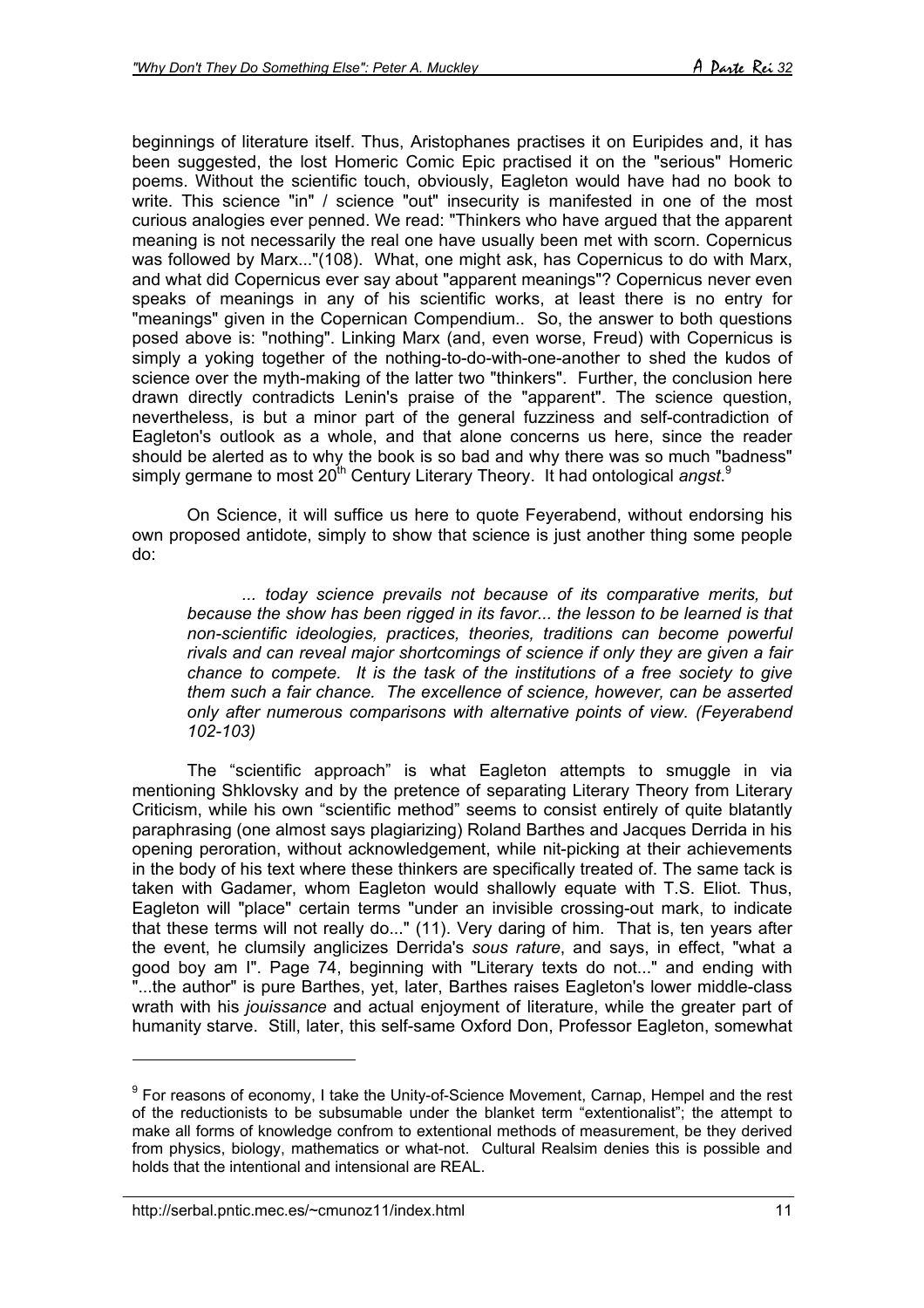belatedly, points out that people start out reading because it is enjoyable and holds that it is the literary institution which dulls their joy. That is, when Barthes enjoys his job - which is reading and writing about it-- that is a bad thing, an immoral thing – when the little man likes his book, that is a good thing. Though, typically, even in his condemnation, Eagleton's phrasing is hackneyed. Barthes and Co. "had overlooked the possibility that the erotic *frisson* (was) an adequate solution" to monolithic state set-ups (143). Doesn't Eagleton mean "inadequate" or does the passage simply make no sense? Who knows, the way his prose goes? There is also the bizarre mystery of "Yet is is a vital project nevertheless" (216), thus out-Heideggering Heidegger in the blur of "creeping Teutonic mist". Still, the fact is that when it is the little middle-class man and his book against the establishment, the enjoyment of reading is a good thing and it is only the Academy which destroys his enjoyment. (Heavy shades of the middle-class Puritan versus the Pope, the Chief of Sinners alone with his Bible?) Curious.

Curious too is the fact that Hans-Georg Gadamer --the German hermeneutic phenomenologist, who, in fact, shares Marx's ahistorical lapse in advocating an invariable tradition stemming from the Greeks-- is erroneously cited by Eagleton as placing all his faith in a High German Tradition, whatever that is (73). Anyone who has read Gadamer knows that the transhistorical humane tradition he treats of is the Hellenic, not the Germanic. Gadamer indeed hardly ever even mentions Germans, he speaks of Plato, Aristotle, Aeschylus, even of Paul Célan, but he never really mentions the Germans, outside Goethe, that is. Indeed, one of Gadamer's reasons for pinning his hopes upon the "Great Greek Tradition" is precisely his horror and dread of recent German history. German patriotism --albeit of a mild, cultural kind-- is scrupulously avoided in his work. Unscrupulous Eagleton foists a "High German Tradition" on the unfortunate Gadamer because otherwise Gadamer could be seen as having made the same mistake with regard to the Greeks which, according to Eagleton, Marx had inexplicably made. Scholarship. On the Germans, Eagleton also trots out the tired cliché of how a great deal of explaining was called for by the fact that Nazi Concentration Camp Commandant's were often men who read Goethe or listened to Mozart. Apart from them being welcome to Goethe, from my personal point of view - one I happen to share with Byron-- this cliché, I believe, first saw the light of dullness in George Steiner's *In Bluebeard's Castle* (1974). The actual allied troops liberating Auschwitz were never asked their opinion on the matter, but it is unlikely that they would expect much else from their own ruling cliques who also read "Alt Kultur". As Bill Bryson, in another context, perceptively pointed out: "Common people did not expect to speak like their masters any more than they expected to live like them" (Bryson 46). This appears to have been the case with Canadian, British and American troops too. All post-Second World War free elections point in that direction; there was a massive movement to the Left, to men in the Socialist Tradition who were brought up on Tom Paine or John Bunyan, the Bible or Dickens, Glenn Miller or Flanagan and Allan, not on Shakespeare or Hayden.

That, however, is only a theory, but no more bizarre a one than that ordinary soldiers from time immemorial would see any great discrepancy between cultured manners and bloodthirsty behaviour. One has only to recall Harry Lime gazing down from the Big Wheel in *The Third Man*. The case of Heidegger --Eagleton's Heidegger- is similarly abstruse. We read:

*...Heidegger's belief in an "authentic" existence-towards-death superior to the life of the faceless masses, led him in 1933 into explicit support of Hitler. The support was short-lived...*(64)

Another Eagleton fact? In fact, Heidegger's Nazism was very long-lived and very active. He personally incited Hitler to greater university purges and never gave up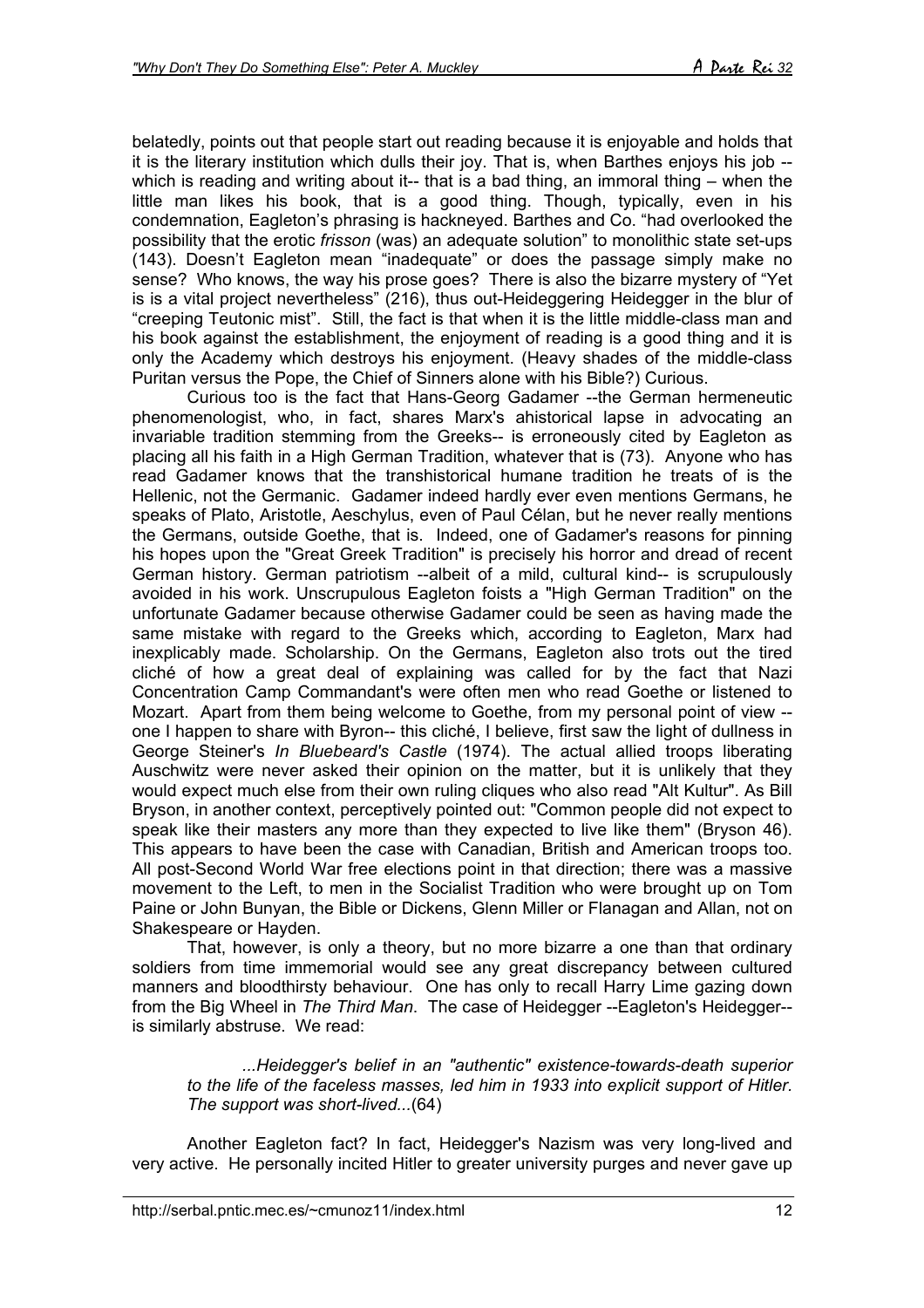Nazism until it was totally certain the Nazis had lost, in fact, as late as 1945. He used his position as Rector of Freiburg to promote his own Röhm-faction favorites. He telegrammed Hitler directly for permission to carry out the ideological "cleansing" of Academia. His essay on Plato's theory of truth was only published through the direct intervention of Mussolini. Victor Farías has documented all this in his careful study, *Heidegger and Nazism*. Eagleton's manipulation of "facts", like the "in 1933 into" phrasing above, is torpid, to say the least. It is not, however, ingenuous. Like most  $20<sup>th</sup>$ Century Literary Theorists, he bows before the greater aura which serious philosophers shed. Everyone knows Heidegger is a name to conjure with hence he cannot be treated too harshly, Eagleton would never dare to go so far.

Indeed, the general cannibalizing of philosophers is part of what was wrong with Literary Theory in the last century. The "subject" did not understand its own ontology; the study of the "literary", however its own practitioners cared to define it. The point here is a double one. First, like any other human institution, Literary Theory, once established, wished to justify its own existence and prolong its own precarious life. Second, it wanted to be considered of supreme importance. In its heart, it knew it was not. There were the physicists --and those other serious types admired by society at large, paid large salaries by governments and big corporations--which is why Literary Theory began by aping positivism and the Unity of Science crowd from Vienna. As more and more philosophers turned to language as the focus of their investigations (Wittgenstein, J. L. Austin, W. V. Quine, Gadamer, Derrida), so too did the Literary Theorists abrogate to themselves more and more importance, for, after all, were they not the guardians of the art of language? If, to some extent, there could be no world without language, no world which was not texted, was it not only logical that high-level language experts, Literary Theorists, were pretty damned important in the scheme of things? "Maker of worlds", you do not get much more important than that.

Before pulling the strands together as to what was wrong with  $20<sup>th</sup>$  Century Literary Theory in general, and Eagleton, in particular, we shall begin the end of this paper with some passages which may clarify how epistemology and ontology might be better viewed. First, we shall deal with the epistemology and ontology of academic disciplines, then with those of works of art and, finally, with those of the Human Condition itself. However immodest the goal, the brief passages cited will clear the air and show why Eagleton, and with him Literary Theory, could hardly fail to have been so bad in the barbarous 20<sup>th</sup> Century.

Peter Claws in his excellent discussion of the Ontology of the Disciplines shows how any academic discipline from Pure Maths to Domestic Economy consists of a lexicon and a corpus. The lexicon is "the jargon of the trade" and includes recognized praticioners and the dropping of their names. The corpus comprises propositions held by the community of practitioners to be important --not settled or agreed upon-- but important. He devises a thought-experiment to discover empirically who among us are physicists, doctors, literary critics and so on. Somewhat like the fabled Ancient Chinese Civil Service exams. --where one was locked in a room to write down *everything* one knew, for year after year-- there would be two gigantic data bases concocted. One would register vocabulary and what one considered important names, the other would be a list of propositions or bits of knowledge held to be of vital interest. By matching the sets, clusters would form, revealing who was who and what. Wittgensteinean family resemblances would appear, and overlap might obviously be found between, say, "molecular biology" and "nuclear chemistry". Should any cluster contain sufficient members, these will link together, establish journals, conferences, academic chairs, and the rest. An academic discipline will have been born. If it contains sufficient numbers, or sufficiently powerful individuals, it will begin a "colony strike" within the Halls of Academia. Eagleton is quite wrong, then, to hold that "Literary Theory" is a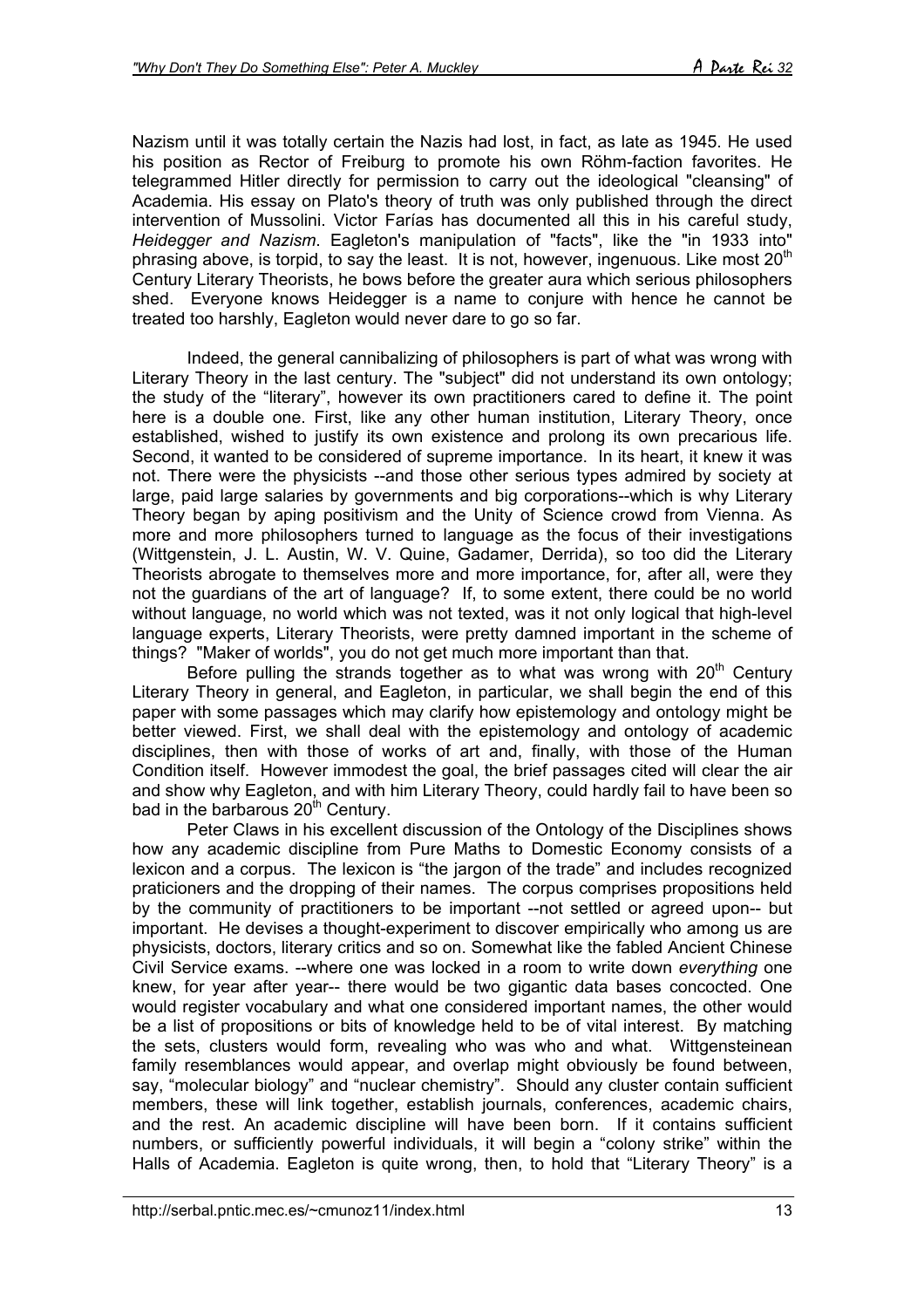non-subject. There are jounals like *Tel Quel*, *Signs*, *Critical Inquiry*, and such like. They discuss the "writerly" and the "readerly", the forms and importance of intertextuality, narratology, diagesis, and the rest. There are Lecturers, Full, Associate and Assistant Professors who teach Literary Theory. Eagleton's index, doubtless compiled by some hapless undegrad., gives us all the names we need. As Barthes said: "Literary Theory is what gets taught", paradoxically enough, though usual for him, Eagleton at one point concurs.

What he fails to recognize is that a similar process went into the making of his preciously praised medicine (198) and had he read Christopher Hill on its growth as an academic subject in the 17<sup>th</sup> and 18<sup>th</sup> centuries, he might have discovered that it was itself a violently imposed "non-subject" which established its niche by burning witches, outlawing folk remedies, monopolizing access to curatives, while giving "professions" to useless second, third or fourth sons of the aristocratic and professional classes –the ones not directly inheriting and who were unfit for the Army or the Church. Very humanitarian. Claws' essay is much oversimplified here but is certainly enough to show up Eagleton's little game. Incidentally, Eagleton never "gave it all up" and a long succession of dreary publications followed: *The Ideology of the Aesthetic* (1990), *The Illusion of Postmodernism* (1996), *Sweet Violence: The Idea of the Tragic* (2002).<sup>1</sup>

Still, back to  $20<sup>th</sup>$  Century Literary Theory. Eagleton is a clear symptom of its malaise. It wanted to be something else: a substitute religion or a substitute science or a substitute revolutionary political movement. It wanted to be all important. It was overwhelmingly middle-class, and hence at basis of a conservative nature, sometimes overt, as with Eliot, sometimes covert, as with the ahistorical, soft relata structuralists. It helped boulster the status quo and cluttered the languages of the world up with jargon, as all "new" academic disciplines always do. It was virtually always ahistorical and was heavily dependent upon outmoded and discredited modes of thought. It was, in short, an academic discipline and so suffered from Nietzsche's arch-enemy, The Spirit of Gravity. To be sure there were exceptions: William Empson, Mikhail Bakhtin, Roland Barthes, once he had shrugged off the structuralist shroud. In general, however, it was, ontologically speaking, the type of beast that all academic disciplines are, the hidden agenda of which is to reproduce itself while keeping society pretty much as it had found it, though with various rain-forests somewhat more depleted.

Literary Theory as an academic discipline should not be confused with literature. Their ontologies are altogether quite distinct, the latter having more in common with the human condition or the ontology of the human, of the self. What Marx contributed to an understanding of latter was his theory of praxis. Very roughly, the idea that while man makes things, the way in which he makes them makes new kinds of men. Obviously, a sufficiently strongly praxicalized view of human being is completely at odds with Freudianism for the simple reason that a new kind of man or woman will have a new kind of psychic configuration and hence not be subject to his triple transhistorical invariants. For the same reason, structuralism is incompatible with the praxical; no would-be structure could ever remain in place for long since different types of humans –with their different languages, conceptual make-up, gestures, habits, beliefs, and the rest-- are constantly emerging into history to disrupt any presumed prior structure. The form conceptual novelty is likely to take is, by definition, conceptually impossible to foresee.<sup>11</sup>

 $10$  Judging by the titles alone, we see how closely Eagleton follows American fashion. For instance, all the above were treated of (exhaustively) by Daniel O'Hara in the 1980s.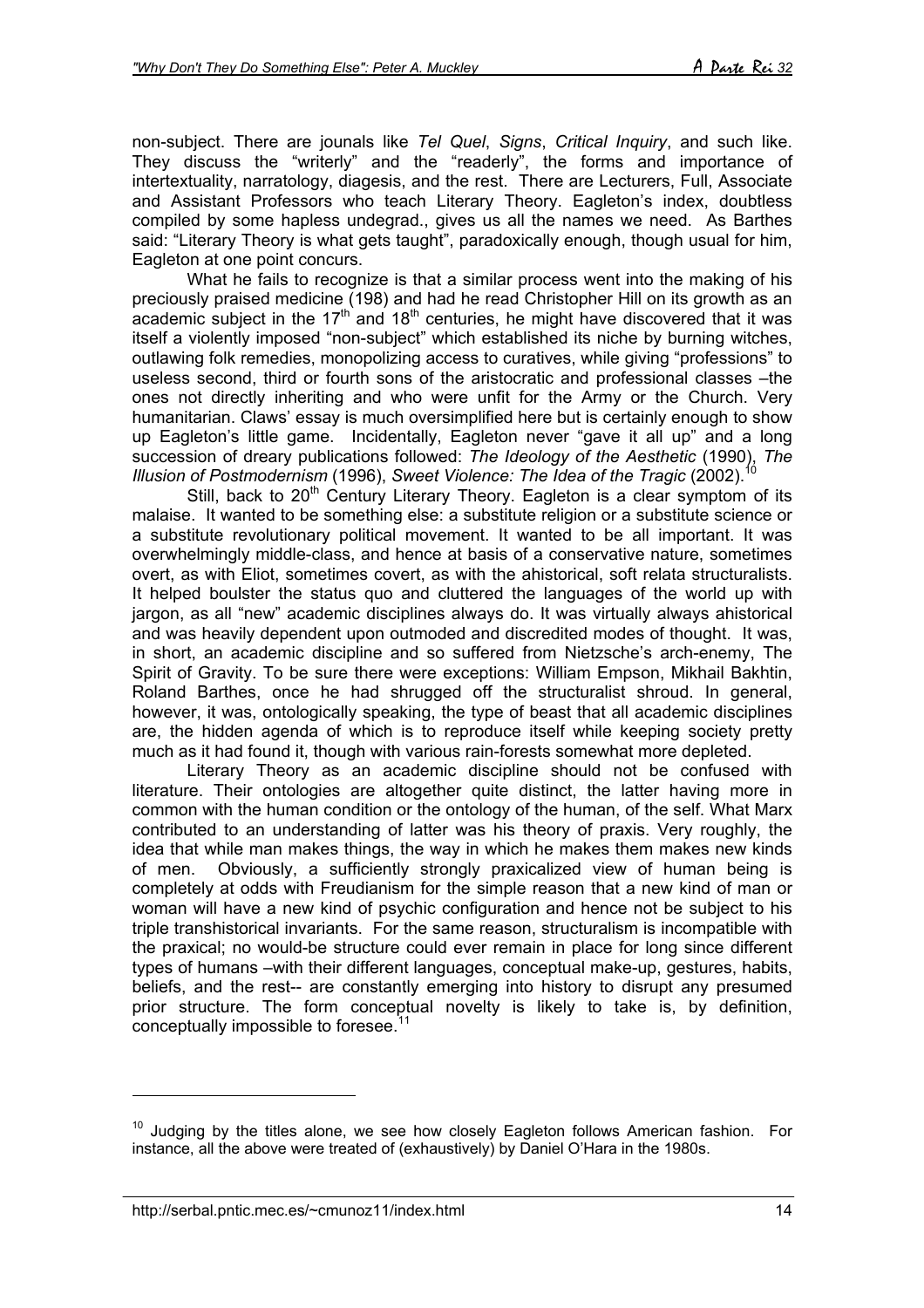Nietzsche's contribution to understanding human ontology resided, primarily, in his assaults upon conventional morality by way of insinuating that no seemingly inplace conceptual scheme could exhaust all alternative, possible such conceptual schemes, a theme taken up by post-structuralists such as Derrida and Foucault. The ontology of the human, like that of the work of art --openly stealing from Joseph Margolis, with whom we began-- is to be "a physically embodied, culturally emergent entity", subject to the five following constraints:

- 1. Reality is cognitively *intransparent*. That is, all discourse about the world is mediated by our conceptual schemes.
- 2. Reality and human thought about it are *symbiotized*. That is, there is no means of deciding what the "mind" contributes and what the "brute" world contributes to our representing of reality.
- 3. Thinking has a history, is *historized*. That is, all human thought is a contingent artifact of historical existence, hence there are no invariances of any kind which may be counted on, all are limited to the historically perspectived nature of various and varying historical societies.
- 4. Our thinking is *preformed* and self-modifying. That is, we inherent forms of thought from our immediate forebears or the particular historical society we are "thrown into" at birth and our thinking changes under new external pressures and experiences, thus creating the preformation of succeeding generations.
- 5. We and art works, including literature, are *socially constructed* and hence have no "natures" but are, rather, histories or careers, all subject to interpretation by other similarly situated cultural entities.

Taken together, 1-5 represent a radical historical ontology of the human self and one which obviates all essentialisms, teleologies, structuralisms, foundationalisms, correspondentisms, in fact, "-isms", in general. It is an ontology which owes its development to what was best in  $20<sup>th</sup>$  century thought: to Wittgenstein's "forms of life"; to Heidegger's investigations regarding *Dasein*; to Quine's exploding of the synthetic/analytic distinction and the dogmas of empiricism; to Derrida's *via negativa*; to Foucault's *epistemes*. It confines to the scrap heap, or the myth pile, of history: Freudianism and old time Marxism, the stuff that Terry Eagleton's *Literary Theory* is made on.

As for literature itself, like all art, it is coterminous and co-extensive with humanity itself and, where there is art, there will always be interpretations of art, humans being, amongst other things, interpretive beasts. And it is real. The urge to read a certain book or see a certain film or listen to Charlie Mingus is almost physiological, your stomach may ache to get the appetite assuaged, the "heart beats rhythm and the soul starts singing the blues", as it were. That is why there can be no end to literature, however defined, and no end to the criticism of it. There can always be an end to human life on the planet through massive self-destruction, or natural catastrophe, and, of course, the species could easily survive without Literary Theory or Literary Theorists, but then again, it could also survive without doctors, scientists of all kinds, politicians or any other specific professionals or specialized groups. Literary Theory will continue so long as there are a sufficient number of humans interested in it and the funds to pay for its rites and rituals. And that's a fact, n'est pas, Monsieur Eagleton?

11 The point is Alisdair MacIntyre's, not mine. Its implications, however, spell death for the ideas of Marxist teleology and Freudian psychic fixities, together with the untenability of traditionalism, progressivism or extentionalist reductionism.